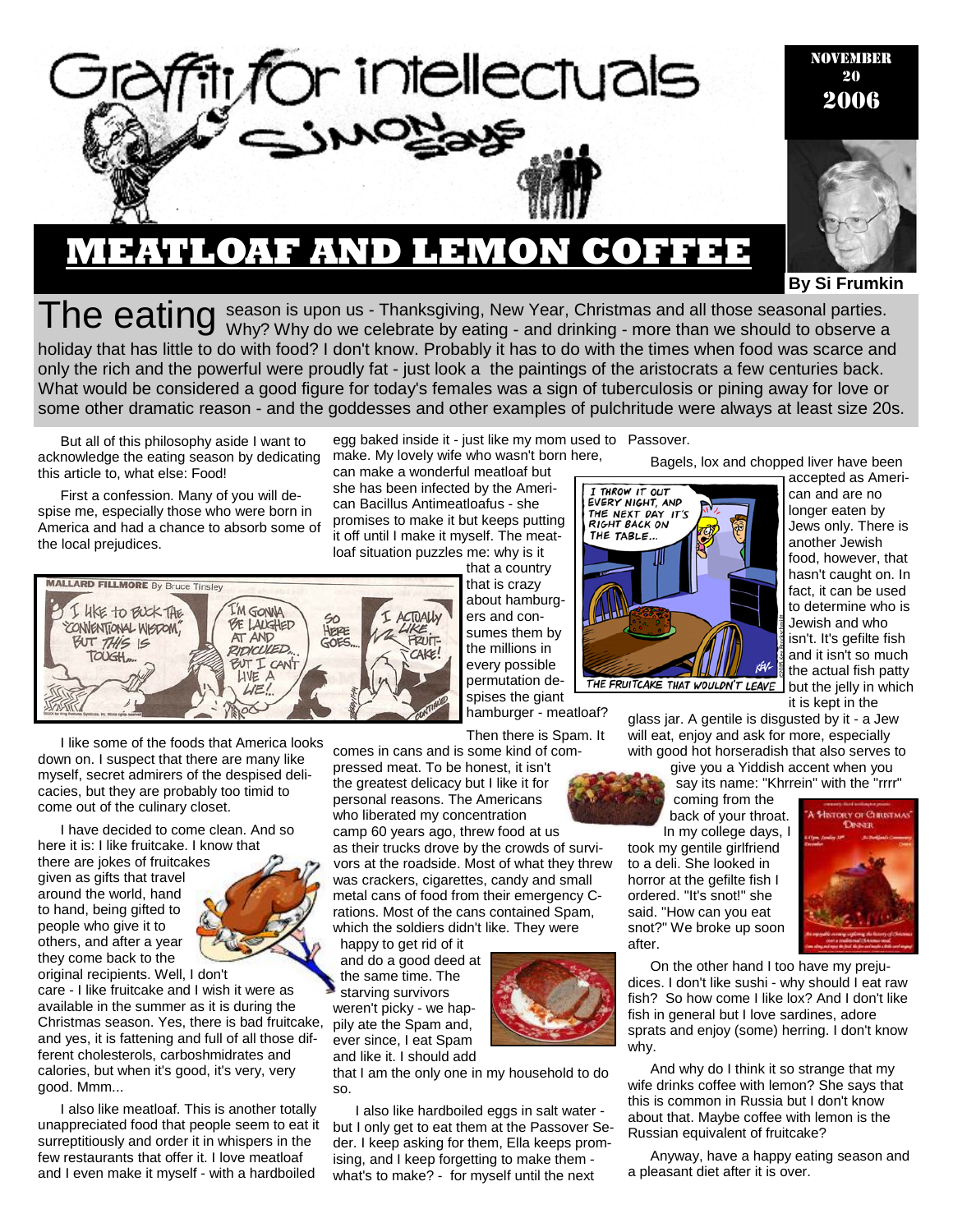## **THE REALLY COLD WAR**

Thomas L. Friedman, New York Times, October 25, 2006

The Berlin Wall fell almost 17 years ago. At the time, the future seemed clear: The fall of the wall would unleash an unstoppable tide of free markets and free

Why? Russia is a classic example of what I like to call ''the First people -- and for about 15 years it did just that. Today, though, when you stand where the Berlin Wall once stood and look east, you see a countertide coming your way. It is a black tide of petro-authoritarianism emanating from Russia, and it is blunting the Berlin Wall tide of free markets and free people.

Law of Petropolitics,'' which posits that the price of oil and the pace of freedom operate in an inverse relationship in petrolist states -- states with weak institutions and a high dependence on oil for their G.D.P. As the price of oil goes down, the pace of freedom goes up. The day the Soviet Union collapsed the price of oil was near \$16 a barrel. And as the price of oil goes up the pace of freedom goes

down. Today, Russia's president, Vladimir Putin, flush with surging oil and gas profits, is crushing domestic opponents, renationalizing major energy companies, throwing out Western human rights groups and generally mak-

ing himself the big man on campus in Europe.

When Europeans tell you that they fear a new ''cold war,'' this time they really are talking about the temperature -- and the fear that Russia, if it wanted to turn off the gas, could make Europeans very cold. About 40 percent of Europe's natu-



 The Molikpaq oil platform off Sakhalin island in eastern Russia.

ral gas imports come from Russia, and that is expected to grow to 70 percent by 2030.

With prices high, Russia has gone from the sick man of Europe to the boss man. Russia is a having a much bigger impact on Western Europe ''with gas pipelines than it ever had with SS-20'' long-range nuclear missiles, remarked the German foreign-policy expert Josef Joffe, author of the smart book ''Überpower: The Imperial Temptation of America.''





blue, with the rise in oil prices, it is back on stage, and this time it's much more skillful. The image we have of Russia is [the port of] Murmansk, where the Russian fleet is rotting - - but power comes in many forms.'' And the most popular form today is oil and gas.

Goodbye NATO, hello Citgo.

The other day, the BBC quoted a senior ''E.U. insider'' as saying of European Union

leaders: ''You know what happens when they get in the same room with Putin?'' They all prostrate themselves ''and say, 'I love you, Vladimir.' '' The BBC was reporting about a tense summit meeting last Friday in the Finnish town of Lahti. E.U. leaders reportedly beseeched Mr. Putin to honor contracts with Western oil companies, as well as to ease his crackdown on press freedoms, on human rights groups in Russia and on Georgia, and to investigate the murder of a crusading Russian journalist.

What the E.U. wants, a senior German official explained, is to be able to invest in more Russian oil and gas drilling projects and pipelines upstream, so that Russian and E.U. energy interests will be so intertwined Russia will never consider turning off the gas. Mr. Putin wants Gazprom, the giant Russian gas company, to be able to buy into more downstream consumer operations in Europe. That

way Russia could dominate the industry from its oilfields all the way to the gas meters of Berlin and Brussels. Right now,



**Putin with Belgian P.M.** 

the two sides are in a standoff.

''We cannot allow energy to divide Europe as communism

once did,'' José Manuel Barroso, the European **Commission** president, told The Financial Times. But it is. In fairness to



Mr. Putin, turn-

about is fair play. After the Soviet Union collapsed and Russia was enfeebled, the U.S. and the E.U. crammed NATO expansion down his throat. He's now using petro-power to push back. ''Russia is very different from Venezuela or Saudi Arabia,'' remarked Clemens Wergin, an editorial writer at the German



daily Der Tagesspiegel. Russia has nukes and oil, he noted, and therefore has the potential to play a much more domineering geopolitical role in Europe.

German officials don't really think Russia is about to turn off the gas if it doesn't get its way on some issue.

After all, it never did that during the old cold war, and Russia today is much more dependent on Western markets. But still, centuries of uneasy relations between Europe and Russia make German officials queasy about how dependent they've grown on the Kremlin to heat their homes and offices. Queasy or not, one thing they know for sure: Russia is back. The gas man cometh. \$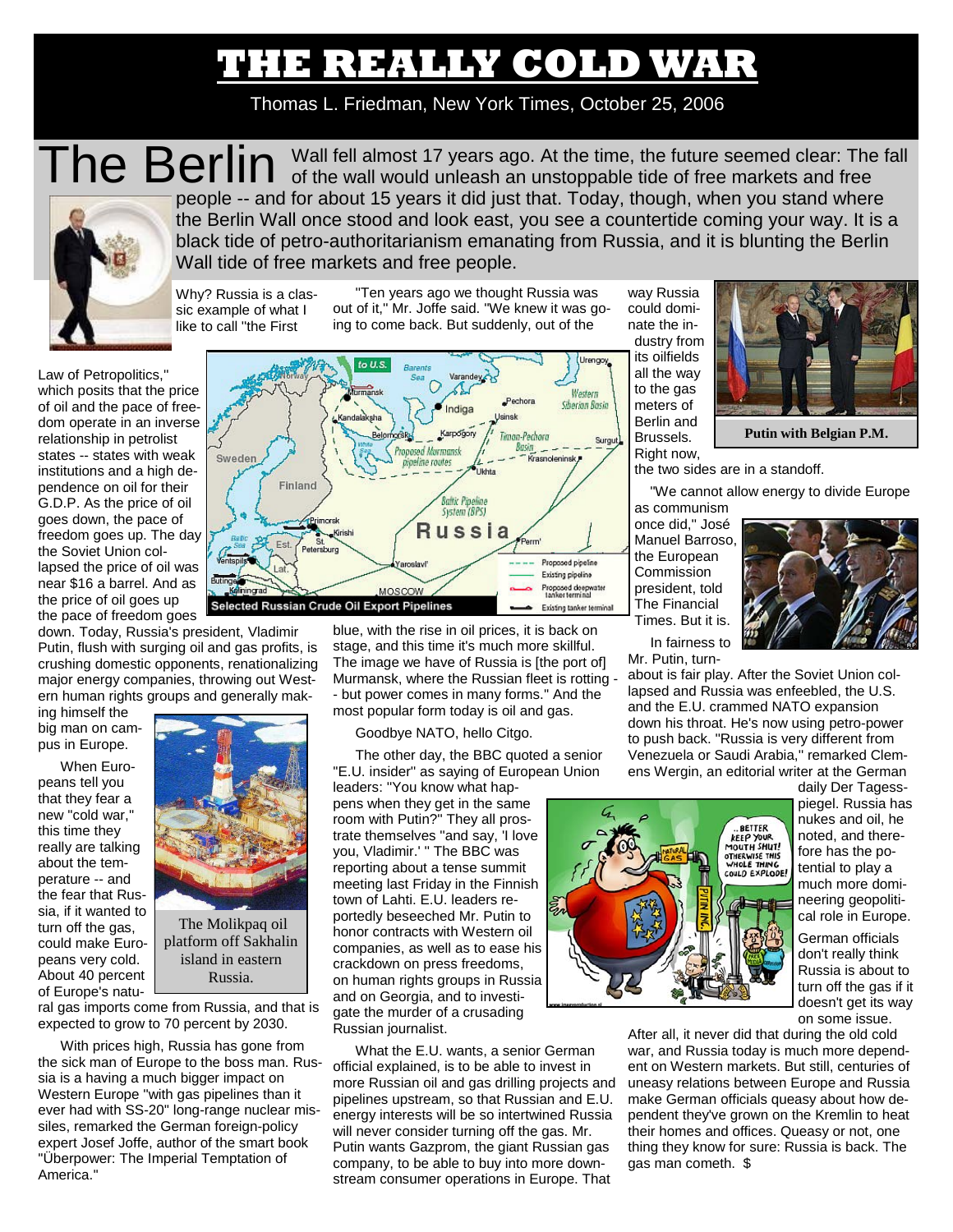## **THE UNRAVELING BEGINS?**

THOMAS B. EDSALL, New York Times, November 18, 2006

Toward the end of Thomas D'Alesandro Jr.'s third term as mayor of Baltimore in the late<br>Toward 1950's, when his daughter Nancy (to become Nancy Pelosi) was a teenager, The Baltimore Sun got a tip. The mayor was spending \$25,000 in taxpayer money, enough to buy three row houses, to renovate his office. The Sun editor ordered a reporter, Frank Somerville, to City Hall to demand an explanation.

"Mr. Mayor," Somerville said, "my desk wants me to ask you why you are spending so much money on your office." D'Alesandro leaned over and put his ear to his desk. "My desk," the mayor responded, "tells your desk to [expletive]!" The story became part of the D'Alesandro legend. The mayor had once again thumbed his nose at the Baltimore establishment, much to the delight of the city's voters.

Since D'Alesandro's day, the Democratic Party has become increasingly fractious. In the North, the center-left coalition is no longer an alliance of the ascendant — of unions



reaching membership peaks, of white ethnic voters pushing into the middle class, of Catholic, Jewish and black entrepreneurs wresting control of construc-

tion companies, banks and brokerages from an Anglo-Saxon Protestant elite.

In 2006, Nancy D'Alesandro Pelosi's Democratic Party is bifurcated, dominated by an educated, secular, socially liberal elite. This wing, between 35 and 40 percent of the Democratic electorate, has placed its top priority on cultural issues, especially abortion rights and sexual privacy. These upscale voters are joined in a fragile alliance with the majority (60 to 65 percent) of Democratic voters who are disproportionately poor, African-American or Hispanic, and in grave need of material assistance. This uneasy alliance — of those who have made it and those who have not must compete with Republicans for such overlapping constituencies as exurbanites; newly affluent Asian-Americans and Hispanics; and patriotic, socially centrist, mostly white voters.

As speaker, Pelosi, 66, has the obligation to produce results from a caucus that embod-

ies the Democratic Party's racial, regional and alliances. ideological conflicts — conflicts that for three decades have brought the party to a legislative standstill. Strikingly liberal African-Americans have used seniority to win control of at least four committee chairs and one top leadership post, after an election in which Democratic victory was crucially dependent on a surge of moderate voters, particularly white men, defecting from the G.O.P. Having pledged both fiscal austerity and new spending on middle-class benefits, including broadened access to health care, Democrats face irreconcilable demands in a zero-sum game.

House Democrats won with the backing of wary constituencies opposed to the war and disgusted with Republican corruption and hy-



pocrisy on sex (e.g. Mark Foley). These voters have not developed a newfound faith in the Democratic Party.

Operating in a hotly contested environment, Pelosi forgot a cardinal rule of politics, true now as in her father's day: If you are going to challenge a competitor, whether it is the local newspaper or a major player in the House hierarchy, you'd better win. Pelosi tried to shove aside her second in command, Steny Hoyer of Maryland, and elevate Jack Murtha of Pennsylvania, a high-profile critic of the Iraq war, to majority leader. Murtha, who dismissed the pending Democratic ethics package as "total crap," is a politician far more in the mold of Pelosi's father than the prissy Hoyer. In an environment shaped by the Republican ethics quagmire, Pelosi got rolled, 149 to 86. The broader danger for Democrats who have barely emerged from the abyss: defeat breeds enemies and weakens

Pelosi's first failure comes at a critical juncture. To line up votes for Murtha, she made promises, many of which will not be kept because Hoyer will demand his share of the spoils. Pelosi revealed that she is not in control of her own caucus, much less the full House. She knows this, as her agonizingly forced smile demonstrated when she went before television cameras on Thursday. Republicans also know this. After his election yesterday as Republican whip, Roy Blunt of Missouri declared: "One hundred forty-nine Democrats demonstrated yesterday that they are willing to buck Nancy Pelosi. We'll work each day to give those Democrats a viable alternative."

Pelosi is resilient. She quotes her father: "Throw a punch, take a punch." But back in 1993, after President Bill Clinton suffered the first of many defeats at the hands of Republicans, Representative George Miller of California — who would later act as Pelosi's top lieutenant in her bid to make Murtha majority leader — was prophetic about the conse-



**U.S. Representative.John Murtha, (D. PA)** 

quences of an early loss. "Historically, once things start to unravel around this place, it's very difficult," he said. "There's very real potential for damage here."

*Thomas B. Edsall holds the Joseph Pulitzer II and Edith Pulitzer Moore Chair in National Affairs Journalism at Columbia University.* 

————————————